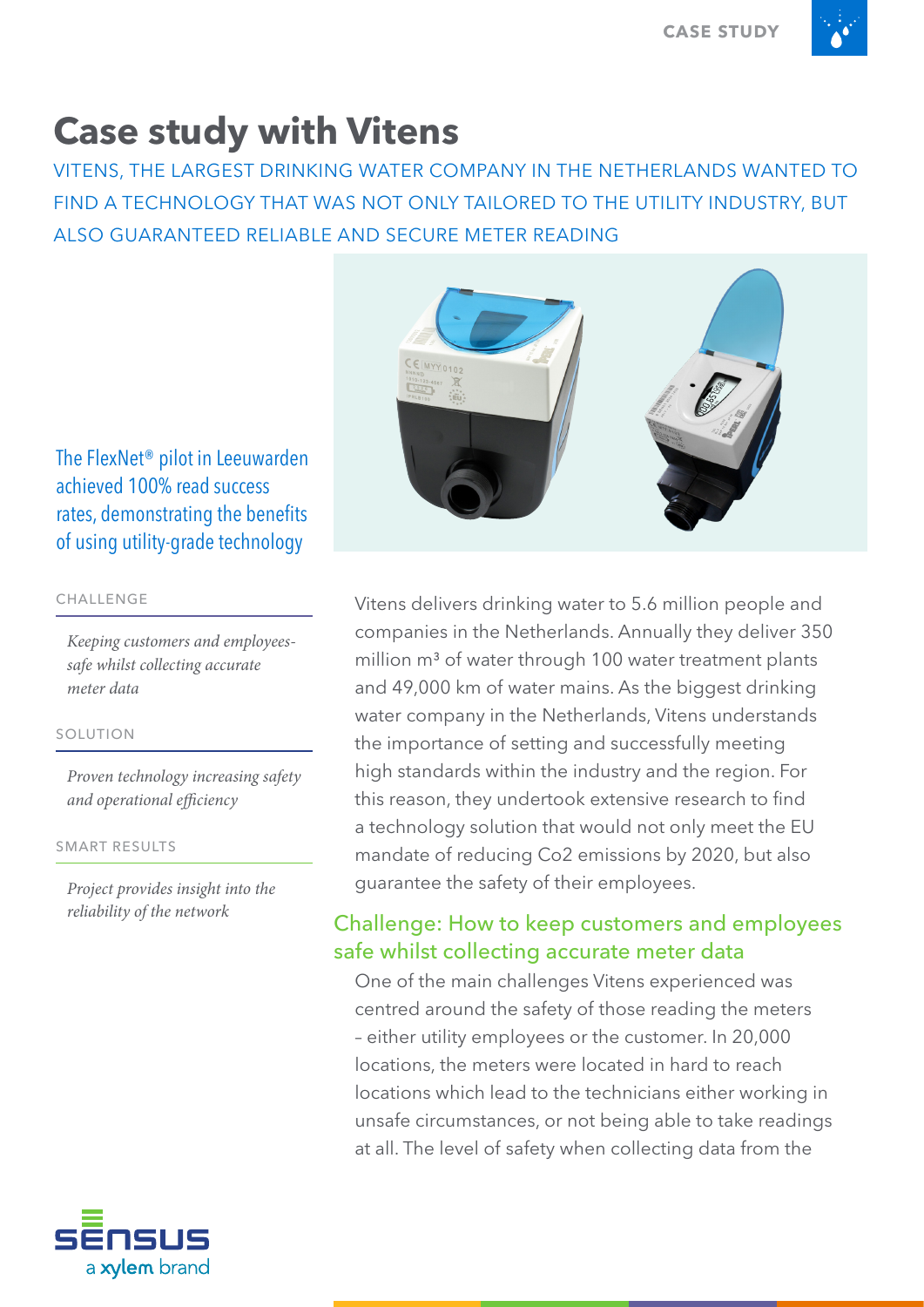

# "We needed a technology solution to address the dangers our employees face when trying to manually read meters in hard-to-reach locations"

RIK THIJSSEN *Manager, Business Development for Vitens*

meters is such an important factor for the utility, that it became a board level mandate to reduce in-work accidents to zero. Without a suitable technology that could help, Vitens often had to rely on estimated meter readings to try and ensure its employees and customer's safety.

Vitens also needed to find a technological solution that would help reduce its carbon footprint. Implementing a two-way communications network would increase operational efficiency by enabling the utility to carry out ongoing maintenance like identifying leaks and possible meter faults. Being able to pinpoint exactly where in the network the fault exists, means the utility would not only reduce the number of truck rollouts, but also the amount of water that was pumped around it. These factors are vital when trying to reduce Co2 emissions.

## Solution: Proven technology increasing safety and operational efficiency

Vitens decided to carry out a trial with Sensus' advanced metering infrastructure (AMI) solution to see if they could increase their employee's safety and operational efficiency. Sensus' FlexNet® utilises utilitygrade Long Range Radio technology within dedicated spectrum to ensure that meter readings can be achieved across

all types of terrain; from deep basements in urban and crowded settings to rural surroundings. This smart network ensures full duplex two-way communication tailored to the utility industry which enables utilities to prioritise traffic, like alarms notifying of leaks; broken pipes or even changes in pressure within the network. FlexNet® uses a dedicated mission critical communications network to ensure the reliable and encrypted transmission of data to Vitens' internal systems. Once the technology was installed, it was proven that FlexNet® was able to reach smart water meters placed underground and under metal covers in the city of Leeuwarden - even at a distance of 5km. The meter casing itself functions fully in under water locations, as well as in extreme temperatures. Vitens was pleased with the design of the network, which has overlapping coverage ensuring that the meters can always be heard and data is reliably and securely transmitted.

# Smart Results

The FlexNet® communications network trial that was carried out for Vitens highlights the benefits of deploying technology that has been specifically designed for the utility sector. The fact it operates within licensed spectrum enables reliable, near real-time data transmission, which would otherwise